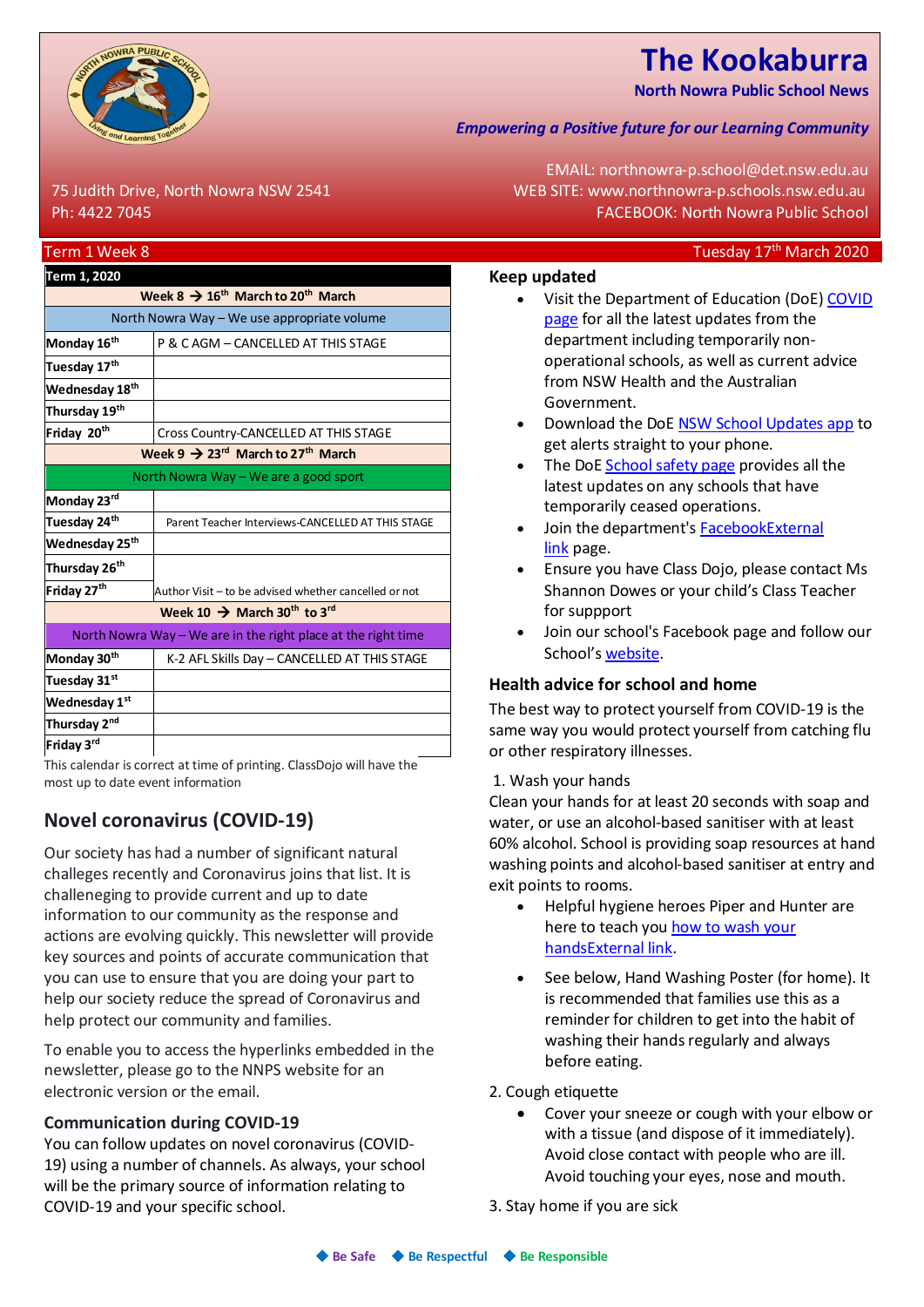- If your child is unwell with a respiratory illness they should remain at home until symptoms clear up.
- If a student presents with flu-like symptoms during the day at school they will be taken to the sick bay with appropriate staff supervision. Parents will be contacted to come and collect the student and seek medical advice from their treating health practitioner before the student is to return to school.

#### **Keeping children self-isolation due to fear of contracting COVID -19**

In line with the medical advice there is no reason why those who have not travelled should not be at school. The expectation is where students have not returned from travel to China, Iran, Italy or the Republic of Korea (South Korea) that students will attend school as usual.

#### **Changes**

Coronavirus may effect events and programs that school is planning to run. There is the potential that events may be cessed or postponed at short notice. It this is to occur families will be provided this information via different sevices DoJo, notes home and phone call. We ask for you pacientce at this time and understanding that we are following Department of Health and Education guidelines to keep our community as safe as possible.

#### **Handwashing Poster for Home**



#### [Hand Washing Poster](https://www.health.nsw.gov.au/pandemic/Publications/hand-wash-poster-printer-friendly.pdf)

### **The North Nowra Way Focus**

Children are learning about the following school values for the next three weeks.

#### **Week 8 – We use appropriate volume**



**Week 9 – We are a good sport**